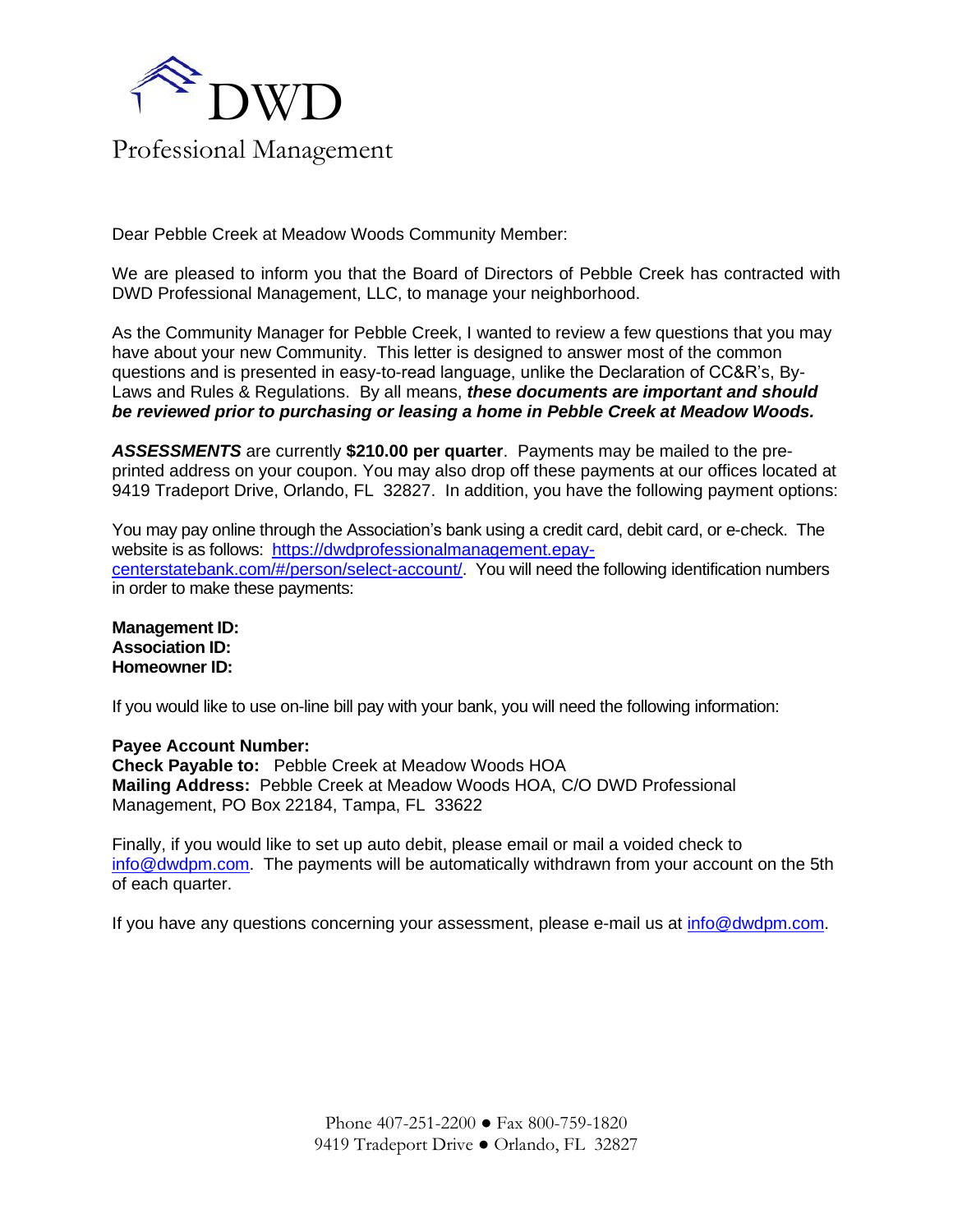*ARCHITECTURAL CHANGES* to your home, such as painting, window film, hurricane shutters and other such appearance changing alterations, require prior written approval of the Pebble Creek at Meadow Woods Architectural Review Board. The ARB application form and the ARB guidelines are available at the Pebble Creek at Meadow Woods Website, [www.pebblecreekatmeadowwoods.com.](http://www.pebblecreekatmeadowwoods.com/)

*EMERGENCY* after-hours situations: Please call (407) 251-2200 and follow the recorded instructions. Emergencies are defined as issues pertaining to safety, flooding, and other catastrophic situations. In other words, please leave a message for things that cannot wait until our regular office hours, which are Monday through Friday, 9:00 AM to 5 PM. For medical, police, or fire department attention, please call *911.*

*NUISANCES,* which become an annoyance to residents, require following the procedures outlined in the Pebble Creek at Meadow Woods Rules and Regulations stipulating three (3) written complaints from three (3) separate households. Refer to your Pebble Creek at Meadow Woods Documents for further details.

*THE OFFICE FOR PEBBLE CREEK AT MEADOW WOODS* is located at 9419 Tradeport Drive, Orlando, FL 32827. Our office staff is available from 9 AM – 5 PM. You may reach us by phone at 407-251-2200, by fax at 800-759-1820, and by email at [info@dwdpm.com.](mailto:info@dwdpm.com) If you would like to meet with one of our community managers, please contact our office to set-up an appointment.

**PETS** are permitted on and about the Pebble Creek at Meadow Woods property. However, please keep them on a leash and under the control of an adult when outside. It is a part of the Association Rules and Regulations that all residents *must pick up after their pets.* Unruly, noisy and offensive pets will not be permitted on Pebble Creek at Meadow Woods property.

*RULES & REGULATIONS* for Pebble Creek at Meadow Woods have been established by the Board of Directors to protect property values and desirability of this neighborhood. Failure to follow the Rules & Regulations, as well as the Declaration of CC&R's and By-Laws, are enforceable and can lead to monetary penalties and denial of use of the facilities. A complete copy of the Pebble Creek at Meadow Woods & Regulations is available on the Pebble Creek at Meadow Woods Website at [www.pebblecreekatmeadowwoods.com.](http://www.pebblecreekatmeadowwoods.com/)

*SWIMMING POOL AND RECREATIONAL CENTER* are for the use of owners, residents and their accompanied guests. Please observe the posted rules at the Recreational Facility. If you need to obtain a pool key, please contact our office. Pool keys cost \$20.00 and may be paid with a check or money order made payable to Pebble Creek at Meadow Woods HOA.

*GATE CARDS/REMOTES* are necessary in order to gain access to your community. Please complete the form enclosed with this mailing in order to obtain your gate cards and/or remotes. If you have any questions, please contact us by phone at 407-251-2200 or by email at [info@dwdpm.com.](mailto:info@dwdpm.com)

*PARKING* on the street from 12 AM – 6 AM is **not permitted**. Please park your car in your garage or driveway during these hours. If any vehicle is parked in the road during these hours, the vehicle may be towed without warning and at the owner's expense. If you are planning a special event or party, and you will have guests parked in the street during these hours, please

> Phone 407-251-2200 ● Fax 800-759-1820 9419 Tradeport Drive ● Orlando, FL 32827